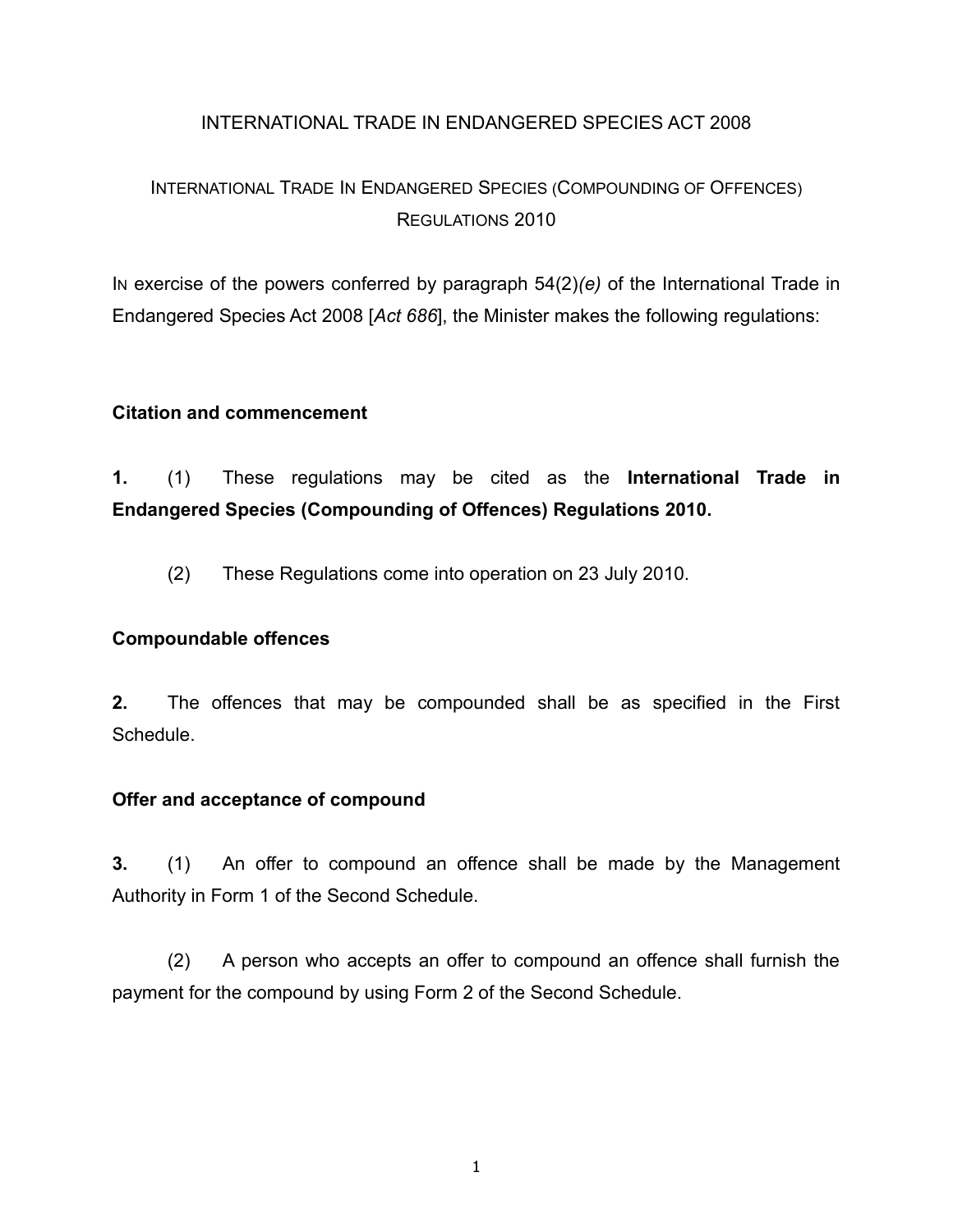## **Service of Notice of Offer to Compound Offences**

**4.** (1) For the purpose of subregulation 3(1), the Management Authority may serve the Notice of Offer to Compound Offences as specified in Form 1 of the Second Schedule on the person through the following means:

- (a) personal service;
- (b) Acknowledged Receipt (A.R) registered post to the last known address;
- $(c)$  by affixing the Notice at the conspicuous place of the usual place of business.

(2) If it appears to the Management Authority that it is impracticable in effecting service of the Notice through the means as specified under subregulation (1), the Management Authority may serve the Notice through any means as the Management Authority may determine.

(3) The service of the Notice under this regulation shall be treated to have been served on the person.

## **Payment of compound**

**5.** (1) The person who accepts the offer to compound shall make payment to the Management Authority by money order, postal order, cashier's order, banker's cheque, bank draft to the Management Authority and crossed with the words "Account Payee Only", or by any means as the Management Authority may direct.

(2) A proof of payment shall be issued by the Management Authority to the person upon receiving the payment of the compound.

## FIRST SCHEDULE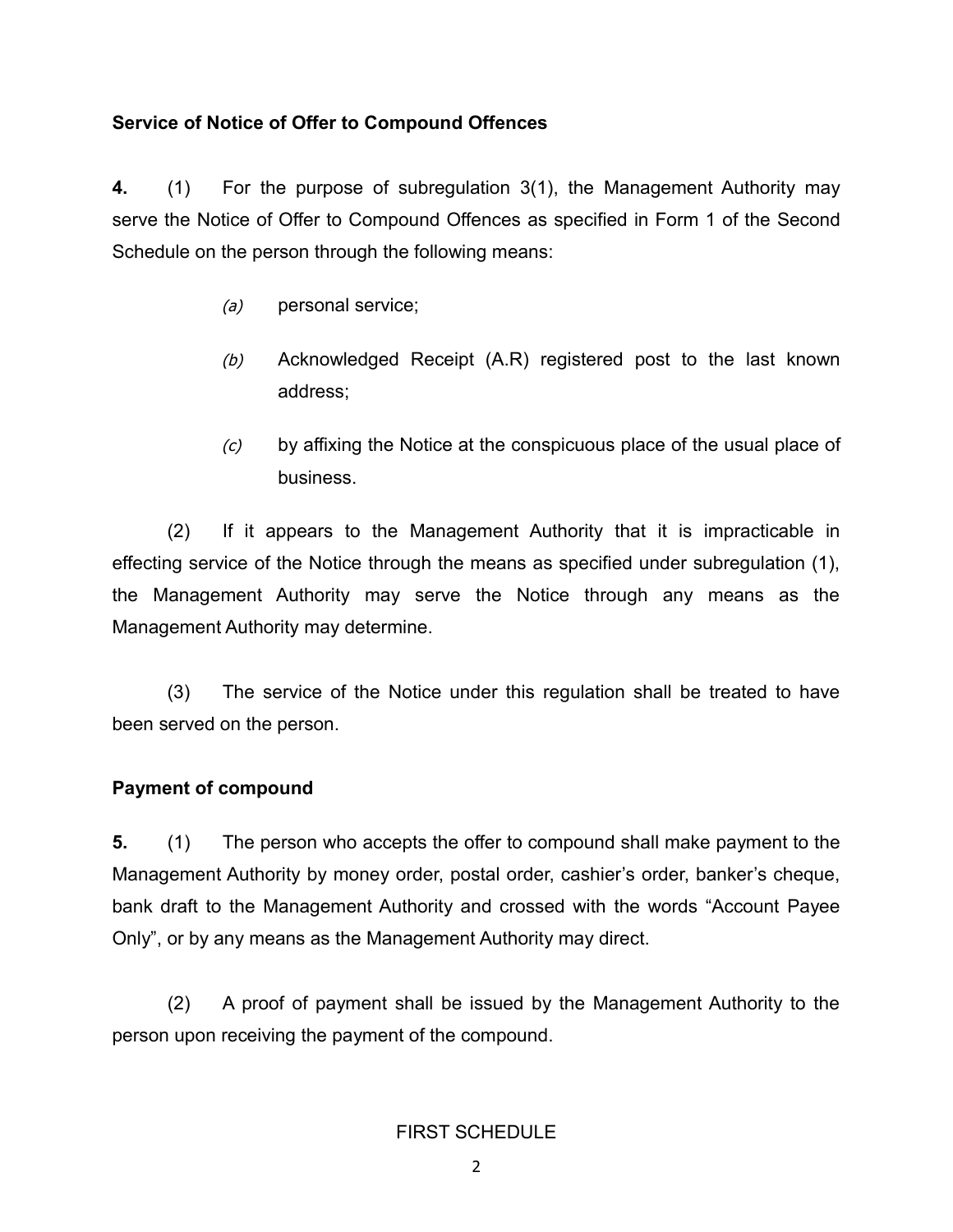## (Regulation 2)

## OFFENCES THAT MAY BE COMPOUNDED

The offences committed under the provisions of the International Trade in Endangered Species Act 2008 that may be compounded are as follows:

- (a) subsection  $15(3)$ ;
- (b) subsection  $17(4)$ ;
- $(c)$  subsection 28(3);
- $(d)$  subsection 30(2);
- (e) section 39;
- $(f)$  section 47\*.

\*Note: The offence committed under this section is a compoundable offence provided that the offence committed is in relation to the offence committed under paragraphs *(a)*, *(b)*, *(c)*, *(d)*, and *(e)* as specified in this Schedule.

## SECOND SCHEDULE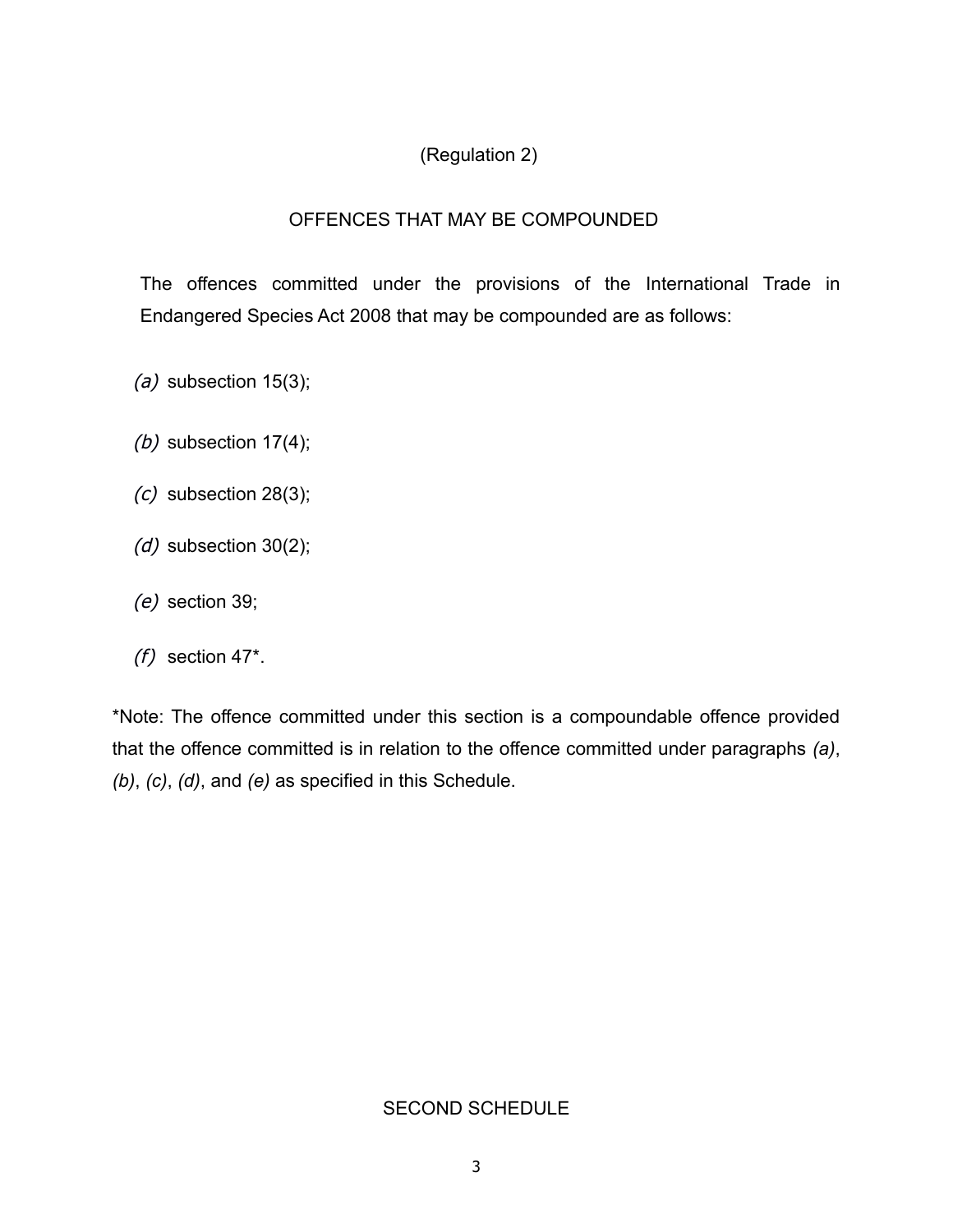#### FORM 1

## INTERNATIONAL TRADE IN ENDANGERED SPECIES ACT 2008

## INTERNATIONAL TRADE IN ENDANGERED SPECIES (COMPOUNDING OF OFFENCES) REGULATIONS 2010

[Subregulation 3(1)]

#### NOTICE OF OFFER TO COMPOUND OFFENCES

When replying please quote : Reference number : …………………….. Date : ………………………………………

 $To:$ 

……………………………………………………………. ……………………………………………………………. ……………………………………………………………. …………………………………………………………….

Sir/Madam\*,

An investigation has been conducted and you are found to have committed an offence under the International Trade of Endangered Species Act 2008 [*Act 686*] with the following particulars: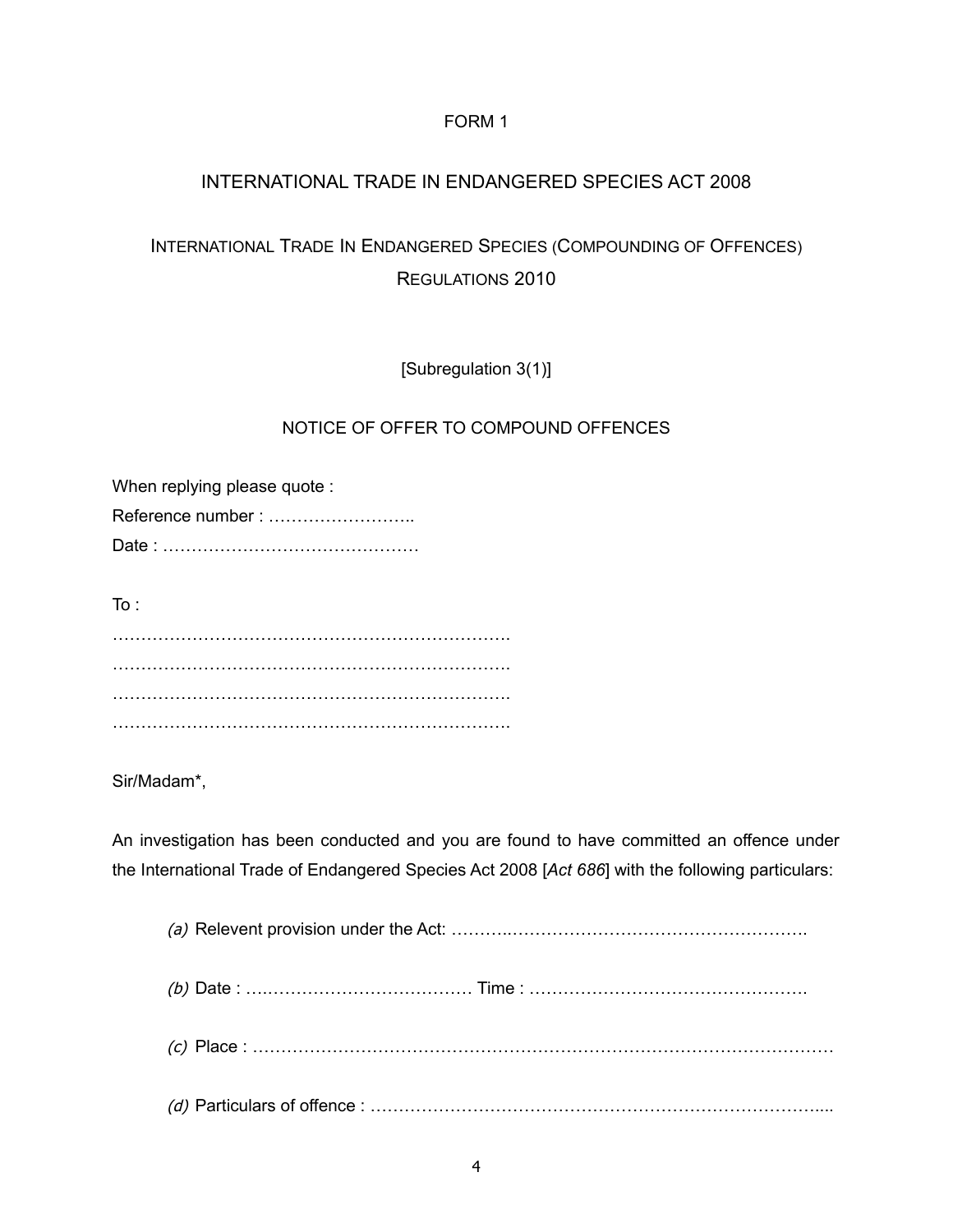………………………………………………………………………………………………… …………………………………………………………………………………………………

2. Pursuant to subsection 42(1) of the Act, you are offered a compound for the offence as stated above for the sum of RM…………. (Ringgit Malaysia: …………………………………….). Payment shall be made by money order/postal order/cashier's order/banker's cheque/bank draft\* to the Management Authority and crossed with the words "Account Payee Only", or by any means as the Management Authority may direct.

3. A proof of payment shall be issued on receipt of the payment of the compound.

4. This offer to compound remains in force until ……….……..……………………………. and if no payment is received on or before that date, prosecution for the offence may be instituted against you without further notice.

\*Delete whichever is inapplicable

Date : …………………………………………

……………………………………

For and on behalf of the Management Authority

FORM 2

#### INTERNATIONAL TRADE IN ENDANGERED SPECIES ACT 2008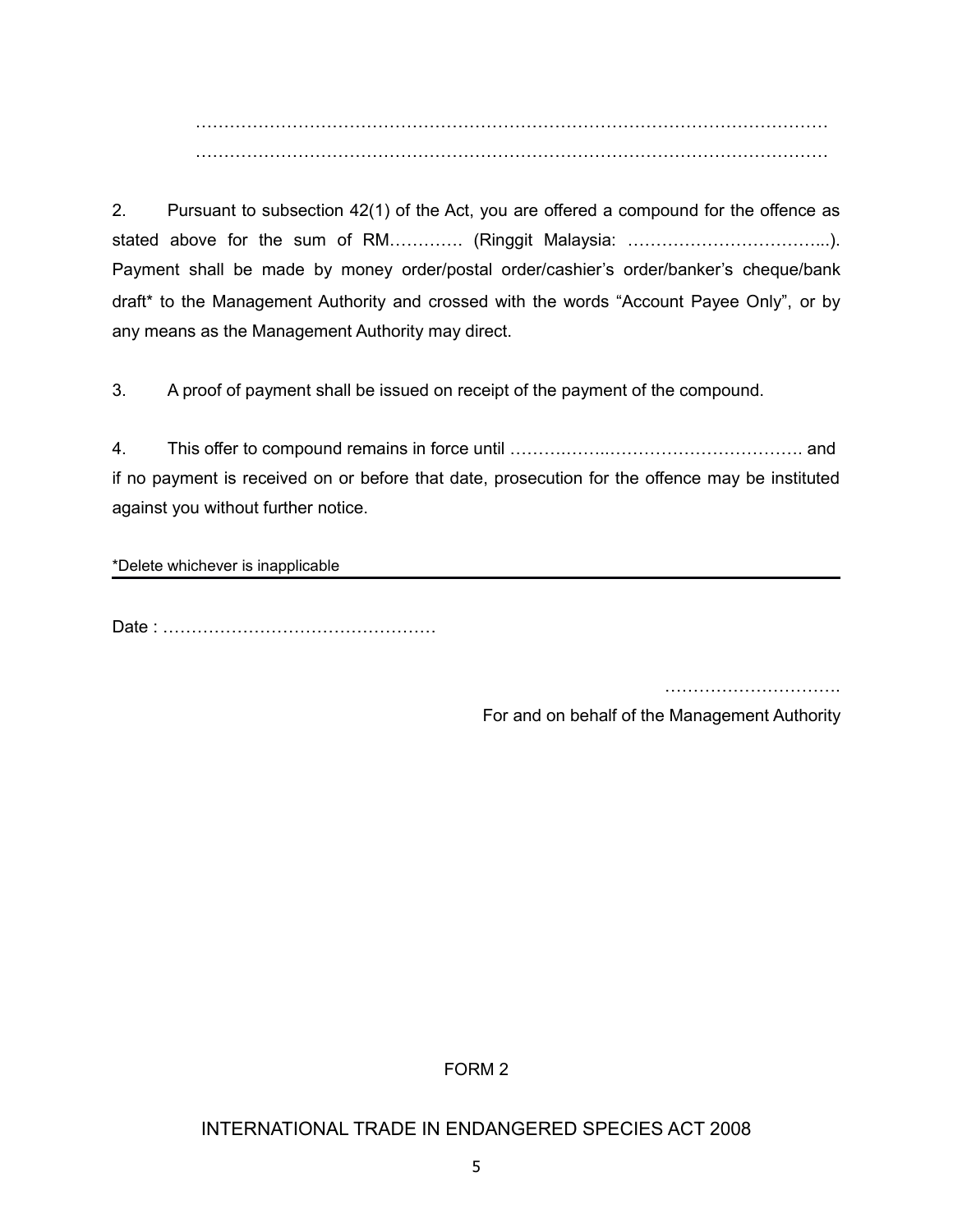# INTERNATIONAL TRADE IN ENDANGERED SPECIES (COMPOUNDING OF OFFENCES) REGULATIONS 2010

[Subregulation 3(2)]

#### ACCEPTANCE OF OFFER TO COMPOUND OFFENCES

Report Number : ………………………

To :

Management Authority ……………………………………………………………. ……………………………………………………………. …………………………………………………………….

I refer to the Notice of Offer to Compound Offences bearing the reference number ……………………………… dated ……………………………..

| settlement of the sum stipulated in paragraph 2 of the Notice of Offer to Compound Offences. |  |  |  |  |  |
|----------------------------------------------------------------------------------------------|--|--|--|--|--|

| ( In capital letter) |
|----------------------|
|                      |
|                      |
|                      |
|                      |